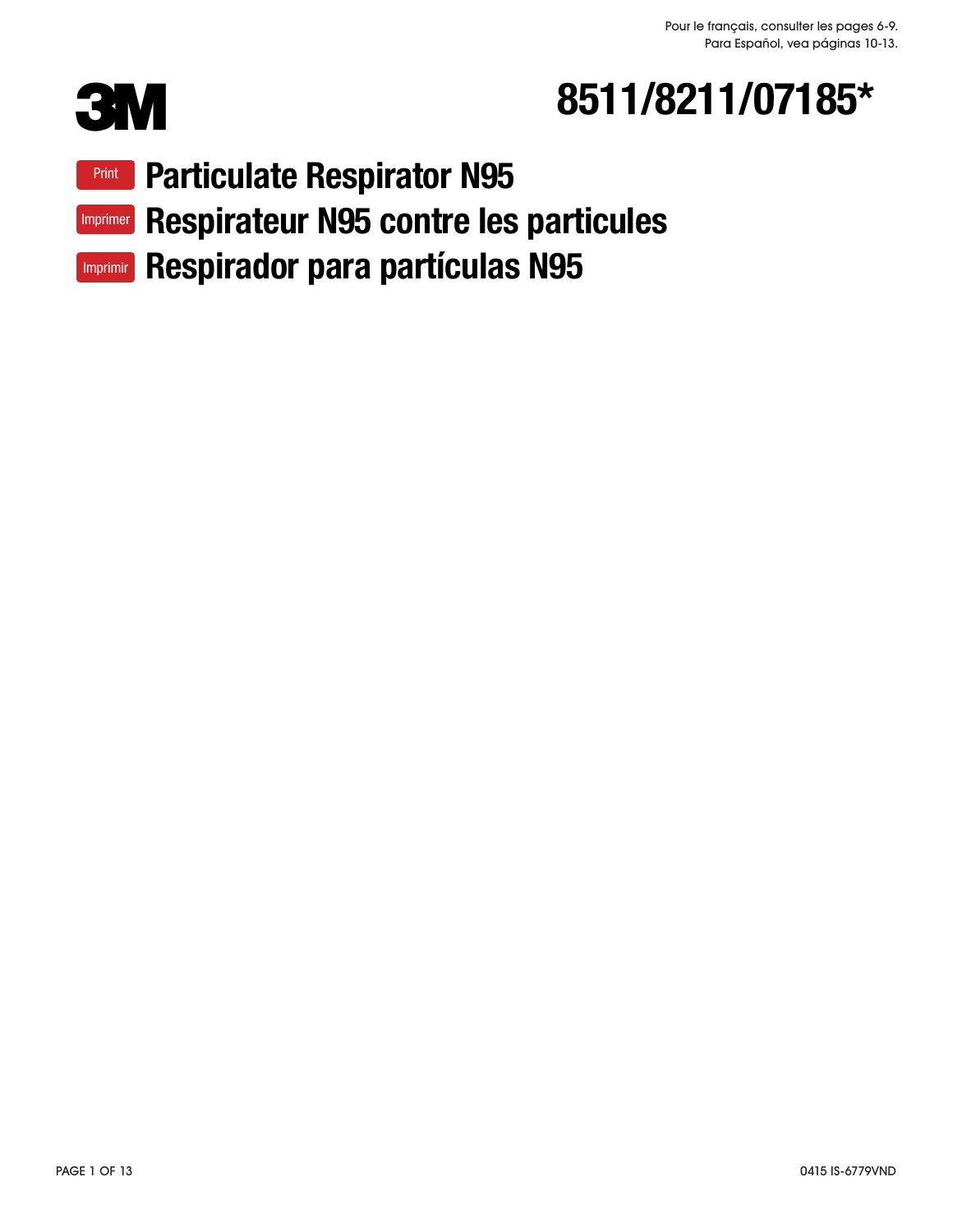# Particulate Respirator N95 **3Μ** Print



8511/8211/07185\*

*User Instructions* IMPORTANT: Keep these *User Instructions* for reference.

\* 07185 is a catalog number only. NIOSH approved as 3M™ Particulate Respirator N95 8511. See insert for approval label.



WARNING

This respirator helps protect against certain particles. Misuse may result in sickness or death. For proper use, see supervisor, or *User Instructions,* or call 3M in U.S.A., 1-800-247-3941. In Canada, call Technical Service at 1-800-267-4414.

#### 3M Personal Safety Division 3M Center, Building 0235-02-W-70 St. Paul, MN 55144-1000

© 3M 2014. All rights reserved. 3M is a trademark of 3M Company, used under license in Canada.

98-0060-0125-3\_3 34-8713-5011-1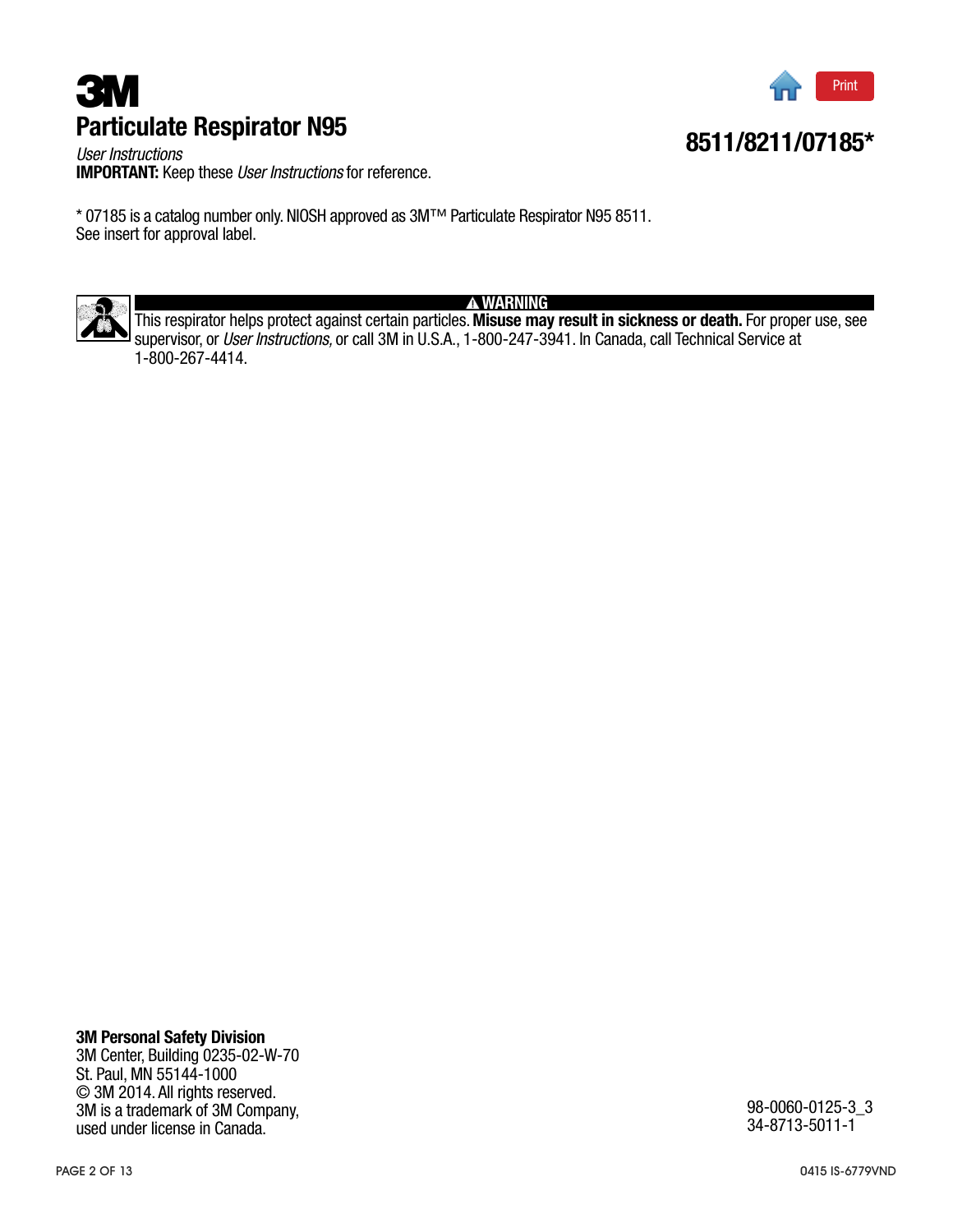# IMPORTANT

Before use, wearer must read and understand these *User Instructions*. Keep these instructions for reference.

Use For<br>Particles such as those from grinding, sanding, sweeping, sawing, bagging, or processing minerals, coal, iron ore, flour, metal, wood, pollen, and certain other substances. Liquid or non-oil based particles from sprays that do not also emit oil aerosols or vapors. Follow all applicable local regulations. For additional information on 3M use recommendations for this class of respirator please consult the 3M Respirator Selection Guide found on the 3M Personal Safety Division web site at www.3M.com/PPESafety or call 1-800-243-4630 in U.S.A. In Canada call 1-800-267-4414.

#### Do Not Use For

Do not use for gases and vapors, oil aerosols, asbestos, or sandblasting; particulate concentrations that exceed either 10 times the occupational exposure limit or applicable government regulations, whichever is lower. In the U.S., do not use when the<br>Occupational Safety and Health Administration (OSHA) substance specific standards, such as those fo in the construction industry, or 4,4'-methylene dianiline (MDA), specify other types of respiratory protection. This respirator does not supply oxygen.

#### Biological Particles

This respirator can help reduce inhalation exposures to certain airborne biological particles (e.g. mold,*Bacillus anthracis, Mycobacterium tuberculosis,* etc.) but cannot eliminate the risk of contracting infection, illness or disease. OSHA and other government agencies have not established safe exposure limits for these contaminants.

#### Use Instructions

- 1. Failure to follow all instructions and limitations on the use of this respirator and/or failure to wear this respirator during all times of exposure can reduce respirator effectiveness and **may result in sickness or death.**
- 2. In the U.S., before occupational use of this respirator, a written respiratory protection program must be implemented OSHA substance specific standards. In Canada, CSA standard Z94.4 requirements must be met and/or requirements of the applicable jurisdiction, as appropriate. Follow all applicable local regulations.
- 3. The particles which can be dangerous to your health include those so small that you cannot see them.
- 4. Leave the contaminated area immediately and contact supervisor if dizziness, irritation, or other distress occurs.
- 5. Store the respirator away from contaminated areas when not in use.
- 6. Inspect respirator before each use to ensure that it is in good operating condition. Examine all the respirator parts for signs of damage including the two headbands, staples, exhalation valve and noseclip. The respirator should be disposed of immediately upon observation of damaged or missing parts. Filtering facepieces are to be inspected prior to each use to assure there are no holes in the breathing zone other than the punctures around staples and no damage has occurred. replace respirator if damaged. Staple perforations do not affect NIOSH approval.
- 7. Conduct a user seal check before use as specified in the Fitting Instructions section. If you cannot achieve a proper seal, do not use the respirator.
- 8. Dispose of used product in accordance with applicable regulations.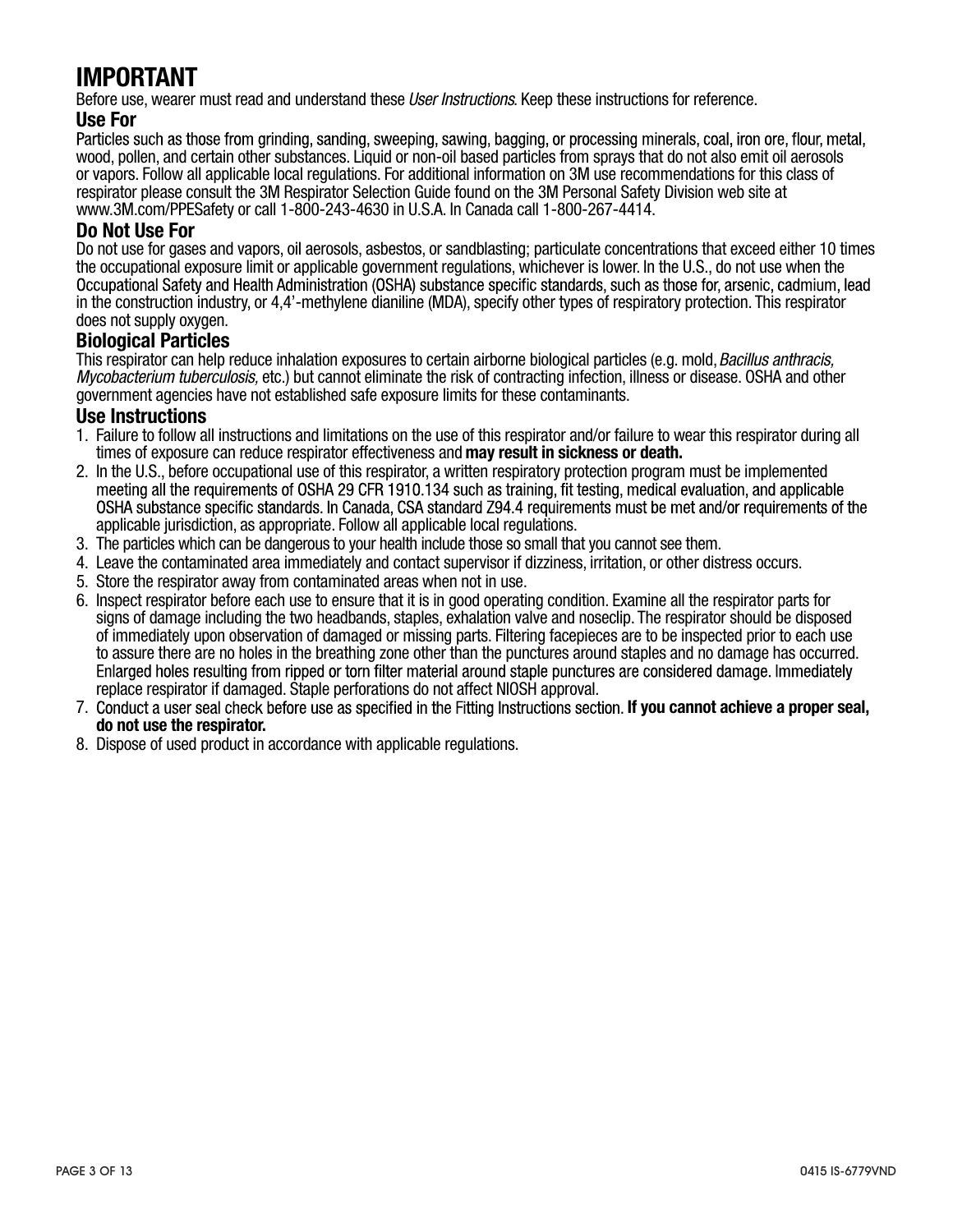### Use Limitations

- 1. This respirator does not supply oxygen. Do not use in atmospheres containing less than 19.5% oxygen.
- 2. Do not use when concentrations of contaminants are immediately dangerous to life or health, are unknown or when<br>concentrations exceed 10 times the permissible exposure limit (PEL) or according to specific OSHA standards government regulations, whichever is lower.
- 3. Do not alter, wash, abuse or misuse this respirator.
- 4. Do not use with beards or other facial hair or other conditions that prevent a good seal between the face and the sealing surface of the respirator.
- 5. Respirators can help protect your lungs against certain airborne contaminants, They will not prevent entry through other routes such as the skin, which would require additional personal protective equipment (PPE).
- 6. This respirator is designed for occupational/professional use by adults who are properly trained in their use and limitations. This respirator is not designed to be used by children.
- 7. Individuals with a compromised respiratory system, such as asthma or emphysema, should consult a physician and must complete a medical evaluation prior to use.
- 8. When stored in accordance with temperature and humidity conditions specified the product may be used until the "use by" date specified on packaging.

### Storage Conditions and Shelf Life

Before use, store respirators in the original packaging, away from contaminated areas, dust, sunlight, extreme temperatures,<br>excessive moisture and damaging chemicals. When stored in accordance with temperature and humidit the product may be used until the "use by" date specified on packaging. Always inspect product and conduct a user seal *User Instructions.* If you cannot achieve a proper seal, do not use the respirator.



End of Shelf Life<br>Use respirators before the "use by" date specified on packaging

 $\stackrel{\tiny\text{!}}{\tiny\text{30}^\text{eff}}$  Storage Temperature Range -4˚F -20˚C

<80%

 $-20^{\circ}$ C (-4 $^{\circ}$ F) to  $+30^{\circ}$ C ( $+86^{\circ}$ F) Storage Maximum Relative Humidity <80% RH

**Time Use Limitation**<br>If respirator becomes damaged, soiled, or breathing becomes difficult, leave the contaminated area immediately and replace the respirator.

#### FOR MORE INFORMATION

In United States, contact: Website: www.3M.com/PPESafety Technical Assistance: 1-800-243-4630

#### For other 3M products:

1-800-3M-HELPS or 1-651-737-6501

## RENSEIGNEMENTS SUPPLÉMENTAIRES

Aux États-Unis : Internet : www.3M.com/PPESafety

Assistance technique : 1 800 243-4630

### Autres produits 3M :

1 800 364-3577 ou 1 651 737-6501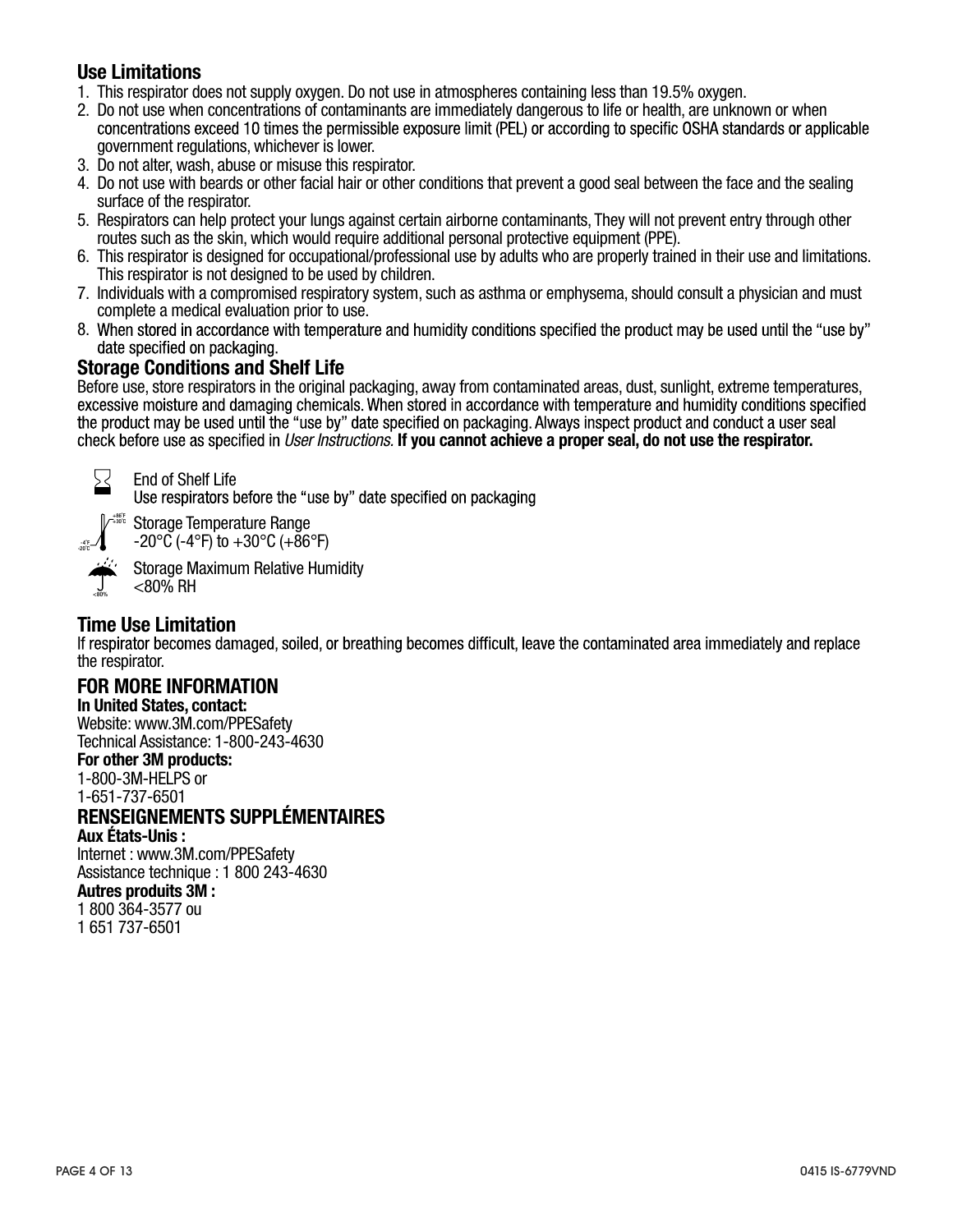

#### Fitting Instructions Must be followed each time respirator is worn.

- 1. Cup the respirator in your hand, with the nosepiece at your 2. Position the respirator under your chin with the nosepiece your hand (Fig. 1).
- 3. Place your fingertips from both hands at the top of the metal 4. Perform a User Seal Check prior to each wearing. To check nosepiece. Using two hands, mold the nose area to the shape of your nose by pushing inward while moving your fingertips down both sides of the nosepiece (Fig. 3).
- Pinching the nosepiece using one hand may result in<br>improper fit and less effective respirator performance. Use two hands.
- up. Pull the top strap over your head resting it high at the top back of your head. Pull the bottom strap over your head and position it around the neck below the ears (Fig. 2).
- the respirator-to-face seal, place both hands completely over the respirator and inhale sharply. Be careful not to disturb the position of the respirator. A negative pressure should be felt inside the respirator. If air leaks around nose, readjust the nosepiece as described in step 3. If air leaks at the respirator edges, work the straps back along the sides of your head. If you CANNOT achieve a proper seal, DO NOT enter the contaminated area. See your supervisor.

Rev. D: 03-27-08

#### Removal Instructions

See step 2 of Fitting Instructions and cup respirator in hand to maintain position on face. Pull bottom strap over head. Still holding respirator in position, pull top strap over head and remove respirator.

## NIOSH Approved: N95<br>At least 95% filtration efficiency against solid and liquid aerosols that do not contain oil.



**3M St. Paul, Minnesota, USA 1-800-243-4630 8511 Series Respirators**



**THESE RESPIRATORS ARE APPROVED ONLY IN THE FOLLOWING CONFIGURATIONS:**

| <b>RESPIRATOR COMPONENTS I</b> |
|--------------------------------|
|--------------------------------|

|          | FILTERING FACEPIECE            |      |      |      |      |                          |
|----------|--------------------------------|------|------|------|------|--------------------------|
|          |                                |      |      |      |      | <b>CAUTIONS AND</b>      |
| TC-      | <b>PROTECTION</b> <sup>1</sup> | 8211 | 8511 | 8515 | 8516 | LIMITATIONS <sup>2</sup> |
| 84A-1299 | N95                            |      |      |      |      | <b>ABCJMNOP</b>          |

**1. PROTECTION**

**N95 - Particulate Filter** (95% filter efficiency level) effective against particulate aerosols free of oil; time use restrictions may apply.

**2. CAUTIONS AND LIMITATIONS**

- A Not for use in atmospheres containing less than 19.5 percent oxygen.
- B Not for use in atmospheres immediately dangerous to life or health.
- C Do not exceed maximum use concentrations established by regulatory standards.
- J Failure to properly use and maintain this product could result in injury or death.
- M All approved respirators shall be selected, fitted, used and maintained in accordance with MSHA, OSHA and other applicable regulations.
- N Never substitute, modify, add, or omit parts. Use only exact replacement parts in the configuration as specified by the manufacturer.
- O Refer to User's Instructions, and/or maintenance manuals for information on use and maintenance of these respirators.
- P NIOSH does not evaluate respirators for use as surgical masks.

This respirator contains no components made from natural rubber latex.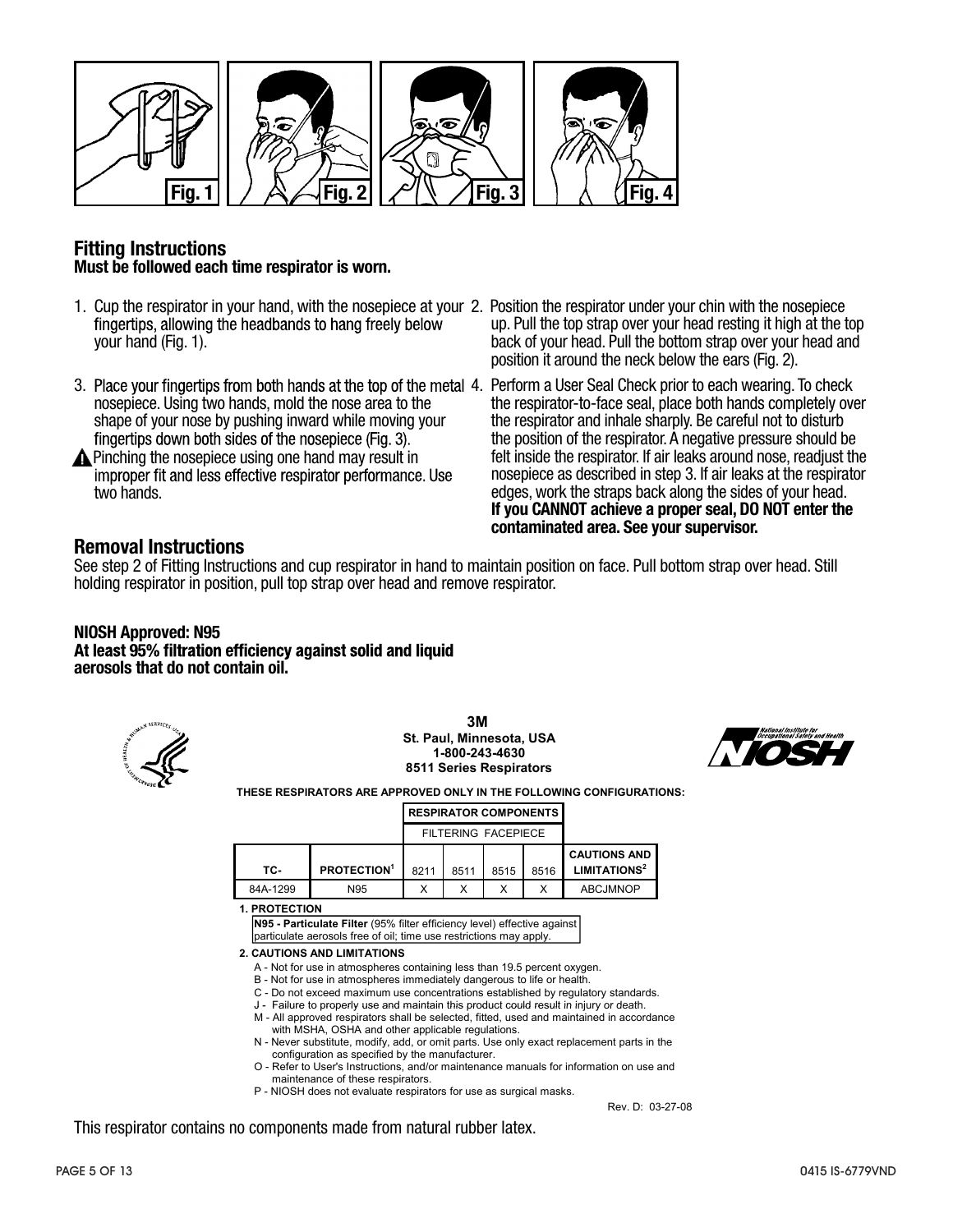# Respirateur N95 contre les particules **3M**



*Directives d'utilisation* IMPORTANT : Conserver ces *directives d'utilisation* à titre de référence.

\* 07185 n'est qu'un numéro de référence. Homologué par le NIOSH sous la désignation suivante : respirateur N95 8511 3MTM contre les particules.

Consulter l'encart pour l'étiquette d'homologation.



#### **A MISE EN GARDE**

Ce respirateur protège contre certaines particules. Une mauvaise utilisation peut provoquer des problèmes de santé ou la mort. Pour tout renseignement sur l'utilisation adéquate de ce produit, consulter son superviseur, lire les *directives d'utilisation*

3M Personal Safety Division 3M Canada Company P.O. Box 5757 London, Ontario N6A 4T1

Division des produits de protection individuelle de 3M Compagnie 3M Canada C.P. 5757 London (Ontario) N6A 4T1<br>© 2014, 3M. Tous droits réservés. 3M est une marque de commerce de 3M, utilisée sous licence au Canada.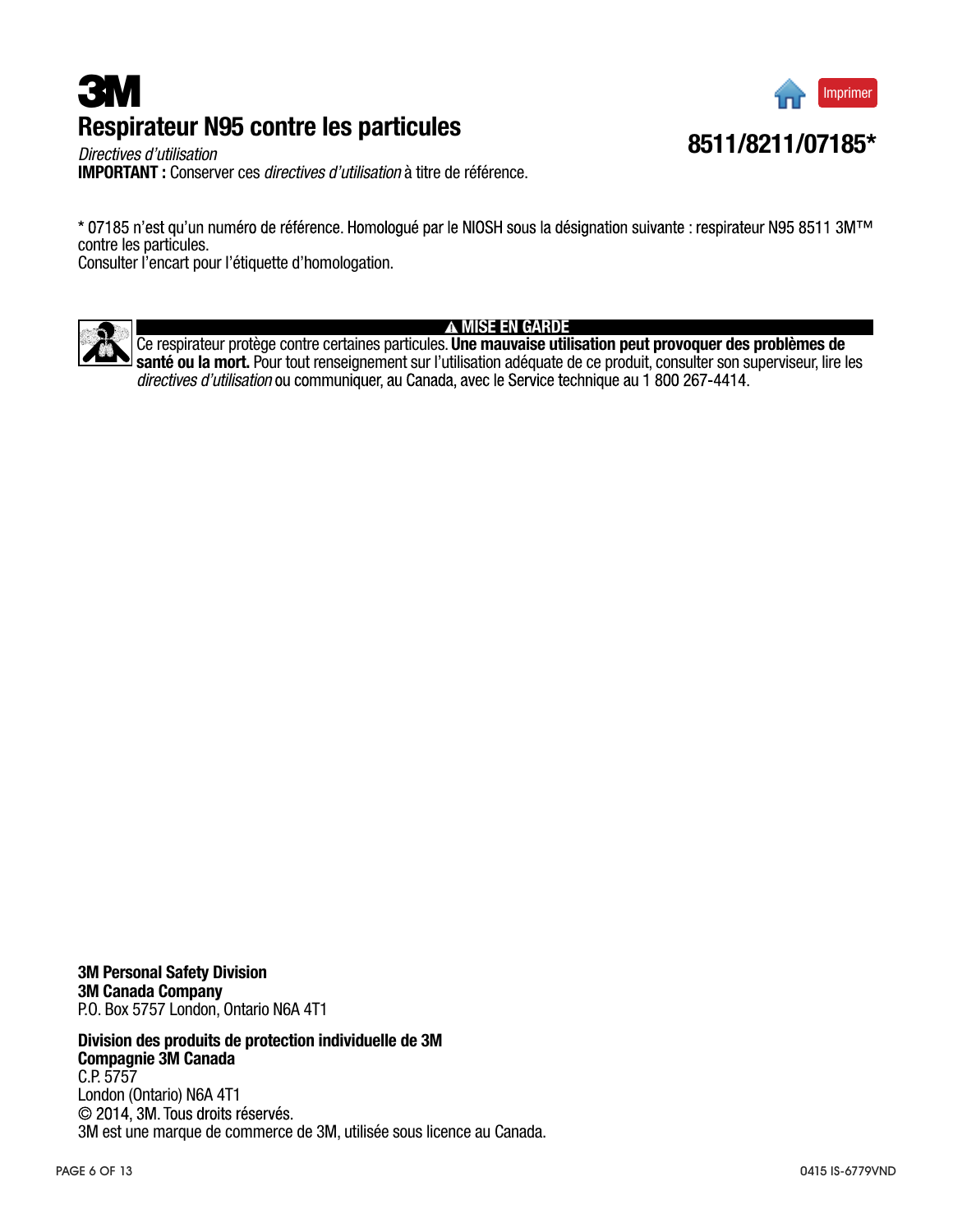# IMPORTANT

Avant de se servir du produit, l'utilisateur doit lire et comprendre les présentes *directives d'utilisation*. Conserver ces directives d'utilisation à titre de référence.

#### Utiliser pour

Les particules provenant du meulage, du ponçage, du découpage à la scie, du balayage, de l'ensachage et du traitement des minéraux, du charbon, du minerai de fer, de la farine, du métal et du bois ainsi que le pollen et certaines autres substances. La protection des voies respiratoires contre les particules liquides ou exemptes d'huile, provenant des vaporisateurs qui n'émettent pas d'huile en aérosol ou de vapeurs. Suivre tous les règlements locaux applicables. Pour obtenir de plus amples renseignements sur les recommandations d'utilisation de 3M pour cette catégorie de respirateurs, consulter le guide de sélection des respirateurs de 3M sur le site Web de la Division des produits de protection individuelle de 3M à l'adresse www.3M.com/PPESafety ou composer, au Canada, le 1 800 267-4414.

#### Ne pas utiliser pour

Les gaz, les vapeurs, les aérosols à base d'huile, l'amiante ou le décapage au jet de sable, les concentrations de particules 10 fois supérieures à la limite d'exposition admissible en milieu de travail ou aux limites applicables établies par le gouvernement, selon la valeur la moins élevée. Aux États-Unis, ne pas utiliser si des normes de l'Occupational Safety and Health Administration (OSHA) concernant des substances précises, comme celles concernant l'arsenic, le cadmium, le plomb dans l'industrie de la construction ou le diamino-4,4' diphénylméthane (MDA), recommandent d'autres types de protection respiratoire. Ce respirateur ne fournit pas d'oxygène.

#### Particules biologiques

Ce respirateur peut réduire l'exposition par inhalation à certaines particules biologiques en suspension dans l'air (p. ex., moisissures, bacille du charbon, bacille de Koch, etc.), mais il n'élimine pas le risque de contracter une infection ou une maladie. L'OSHA et d'autres organismes gouvernementaux n'ont pas établi de limites d'exposition sécuritaires pour ces contaminants.

#### Directives d'utilisation

- 1. Tout manquement aux directives et aux restrictions relatives à l'utilisation de ce respirateur pendant la durée complète de l'exposition peut en diminuer l'efficacité et provoquer des problèmes de santé ou la mort.
- 2. Aux États-Unis, avant d'utiliser ce respirateur en milieu professionnel, mettre sur pied un programme de protection respiratoire écrit, conforme au règlement 29 CFR 1910.134 de l'OSHA, en matière de formation, d'essai d'ajustement et d'évaluation médicale par exemple, et aux normes de l'OSHA relatives aux substances. Au Canada, se conformer à la norme Z94.4 de la CSA et/ou aux exigences de l'autorité compétente de sa région, le cas échéant. Suivre tous les règlements locaux applicables.
- 3. Les particules jugées dangereuses pour la santé englobent les particules trop petites pour être visibles à l'œil nu.
- 4. Quitter immédiatement la zone contaminée et communiquer avec son superviseur si des étourdissements, une irritation ou tout autre malaise se manifestent.
- 5. Entre chaque utilisation, entreposer le respirateur hors des zones contaminées.
- 6. Inspecter le respirateur avant chaque utilisation pour s'assurer qu'il est en bon état de fonctionnement. Examiner tous les composants du respirateur pour voir s'ils sont endommagés, y compris les serre-têtes, les agrafes, la soupape d'exhalation et la pince nasale. Mettre immédiatement le respirateur au rebut s'il est endommagé ou si des pièces sont manquantes.<br>Inspecter les masques filtrants avant chaque utilisation pour s'assurer qu'il n'y a pas de trou dans la part les perforations des agrafes, et qu'ils ne sont pas endommagés. Les trous agrandis en raison d'une déchirure du matériau<br>filtrant autour des perforations des agrafes constituent un dommage. Remplacer immédiatement le endommagé. Les perforations des agrafes n'affectent pas l'homologation du NIOSH.
- 7. Avant l'utilisation, procéder à une vérification de l'aiustement comme le recommandent la section relative aux directives d'ajustement. Si l'ajustement n'est pas étanche, ne pas utiliser le respirateur.
- 8. Mettre le produit usé au rebut conformément aux règlements applicables.

### Restrictions d'utilisation

- 1. Ce respirateur ne fournit pas d'oxygène. Ne pas utiliser lorsque la concentration ambiante en oxygène est inférieure à 19,5%.
- 2. Ne pas utiliser si les concentrations des contaminants présentent un danger immédiat pour la vie ou la santé, si elles sont règlements gouvernementaux applicables, selon la valeur la moins élevée.
- 3. Ne pas modifier, laver ou utiliser ce respirateur de façon abusive ou incorrecte.
- 4. Ne pas utiliser si on porte la barbe ou des poils, ou si on présente toute autre condition susceptible d'empêcher un contact direct entre le joint facial du masque et le visage.
- 5. Les respirateurs peuvent protéger les poumons contre certains contaminants en suspension dans l'air. Ils n'empêchent pas l'entrée par d'autres voies d'exposition, comme la peau, ce qui nécessite d'autre matériel de protection individuelle approprié.
- 6. Ce respirateur est conçu pour une utilisation industrielle/professionnelle par des adultes adéquatement formés quant à son utilisation et qui en connaissent les limites et les restrictions. Ce respirateur n'est pas conçu pour être utilisé par des enfants.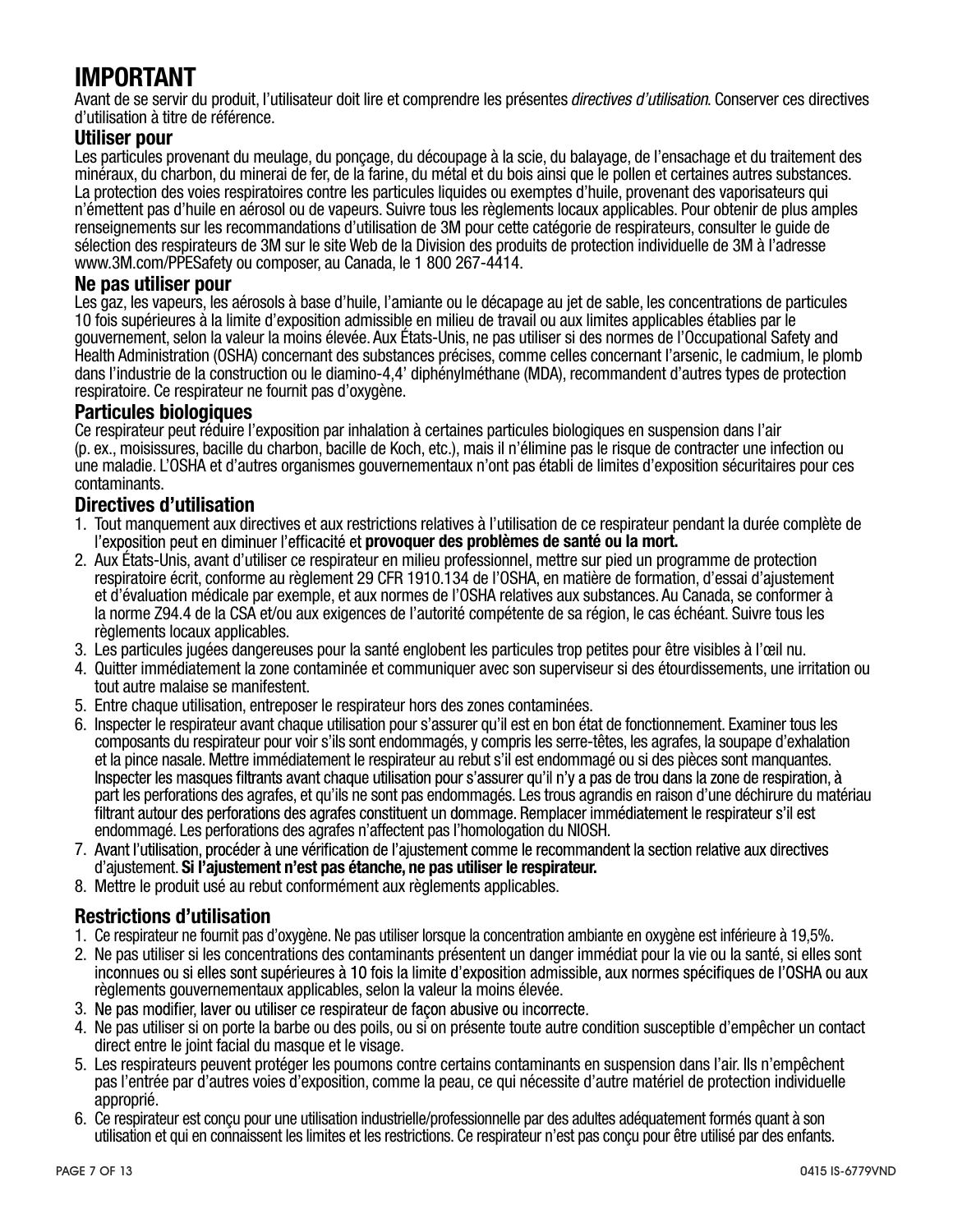- 7. Les personnes qui sont atteintes de maladies respiratoires comme l'asthme ou l'emphysème doivent consulter un médecin et passer un examen médical avant d'utiliser le respirateur.
- 8. Si le respirateur est entreposé conformément aux conditions d'humidité et de température spécifiées il est utilisable jusqu'à la date de péremption indiquée sur l'emballage.

#### Conditions d'entreposage et durée de conservation

Avant l'utilisation, conserver le respirateur dans son emballage d'origine dans un lieu à l'abri des zones contaminées, de la poussière, du soleil, des températures extrêmes, de l'humidité excessive et des produits chimiques dommageables. Si le respirateur est entreposé conformément aux conditions d'humidité et de température indiquées il est utilisable jusqu'à la date limite<br>indiquée sur l'emballage. Avant l'utilisation, toujours inspecter le produit et procéder recommandent les *directives d'utilisation.* Si l'ajustement n'est pas étanche, ne pas utiliser le respirateur.



Fin de la durée de conservation Utiliser le respirateur avant la date de péremption indiquée sur l'emballage.

+86˚F +30˚C Plage de températures d'entreposage



 $-20$  à  $30^{\circ}$ C ( $-4$  à  $86^{\circ}$ F)

Humidité relative maximale pour l'entreposage  $< 80 \%$  H.R.

## Durée maximale d'utilisation

remplacer le respirateur.

#### POUR OBTENIR DE PLUS AMPLES RENSEIGNEMENTS/ FOR MORE INFORMATION

#### Au Canada, communiquer avec/In Canada, contact :

Internet : www.3M.ca/Safety

Assistance technique/Technical Assistance :

1 800 267-4414

Centre communication-client/Customer Care Center : 1 800 364-3577



#### Directives d'ajustement Suivre les directives d'ajustement chaque fois qu'on utilise le respirateur.

- 1. Placer le respirateur dans le creux de la main, la pince nasale 2. Placer le respirateur sous le menton en dirigeant la pince sur le bout des doigts, en laissant pendre les courroies librement (Fig. 1).
- 3. Placer le bout des doigts des deux mains sur le dessus de la 4. pince nasale métallique. À l'aide des deux mains, mouler la section nasale à la forme du nez en appuyant sur la pince et en déplaçant le bout des doigts vers le bas des deux côtés de la pince nasale (Fig. 3).
- Le fait d'utiliser une seule main pour modeler la pince nasale peut résulter en un mauvais ajustement du respirateur et en<br>réduire l'efficacité. On doit utiliser les deux mains.
- nasale vers le haut. Passer la courroie supérieure pardessus la tête et la placer derrière la tête vers le haut. Passer ensuite la courroie inférieure par-dessus la tête et la placer autour du cou, sous les oreilles (Fig. 2).
- utilisation. Pour vérifi er l'étanchéité du respirateur contre le visage, placer les deux mains de manière à couvrir complètement le respirateur et expirer. Veiller à ne pas déplacer le respirateur. Une pression négative devrait se faire sentir à l'intérieur du respirateur. En cas de fuite d'air autour du nez, rajuster la pince nasale comme le décrit l'étape 3. Si l'air fuit aux bords du respirateur, replacer les courroies latérales vers l'arrière de la tête. Si l'ajustement N'est PAS étanche, NE PAS pénétrer dans la zone contaminée.

#### Directives de retrait.

Voir l'étape 2 des directives d'ajustement en ayant la main sur le respirateur pour le maintenir contre le visage. Faire passer la courroie inférieure par-dessus la tête. En maintenant le respirateur contre le visage, passer la courroie supérieure pardessus la tête et retirer le respirateur.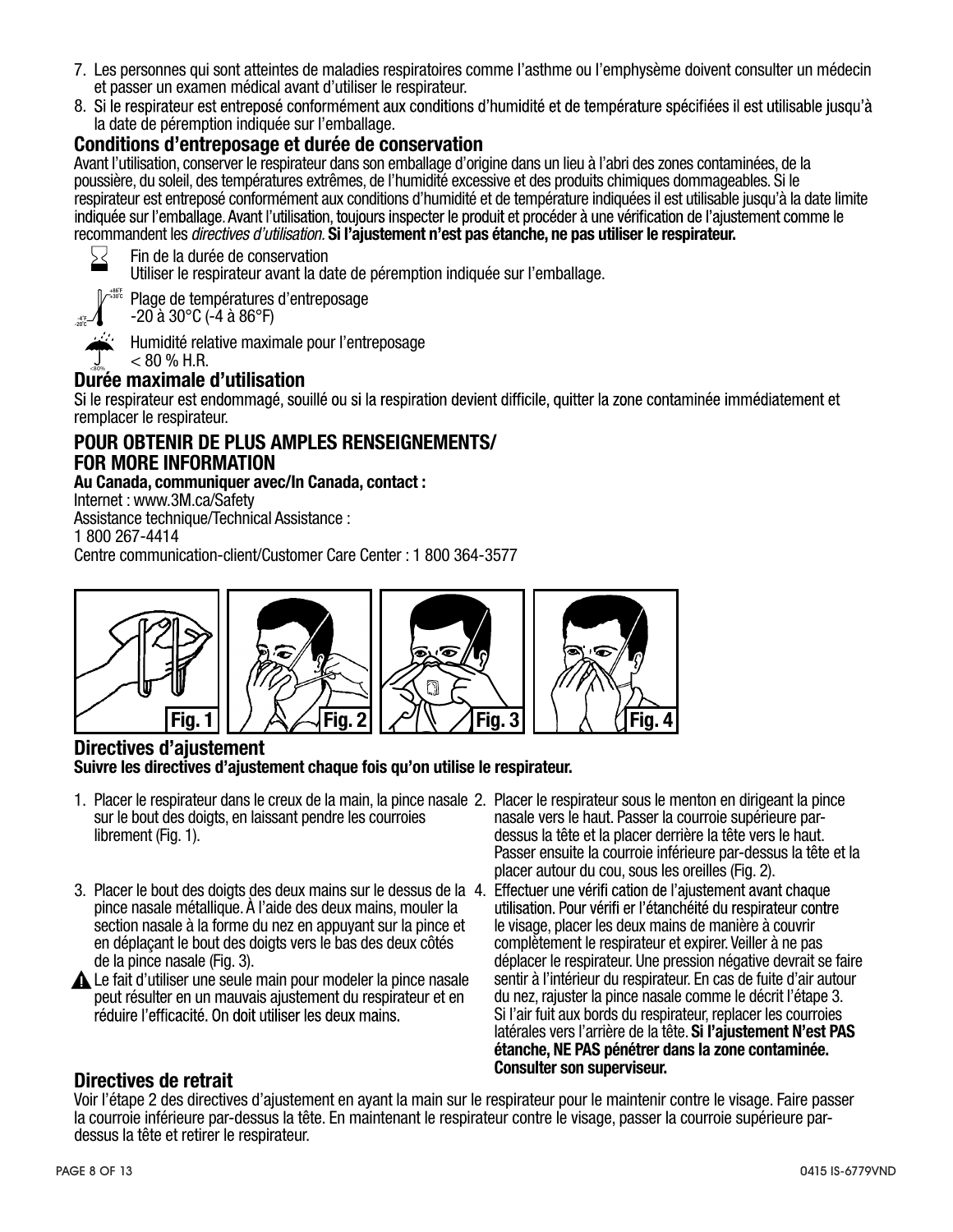# Homologation du NIOSH : N95<br>\* Degré d'efficacité de filtrage d'au moins 95% contre les aérosols solides et liquides exempts d'huile



**3M St. Paul, Minnesota, É.-U. 1 800 243-4630 Respirateurs de série 8511**



**CES RESPIRATEURS SONT HOMOLOGUÉS UNIQUEMENT DANS LES CONFIGURATIONS SUIVANTES :**

|  | <b>COMPOSANTS DU</b> |  |
|--|----------------------|--|
|  | <b>RESPIRATEURS</b>  |  |

|          |                                | Masque filtrant |      |      |      |                                                             |
|----------|--------------------------------|-----------------|------|------|------|-------------------------------------------------------------|
| TC-      | <b>PROTECTION</b> <sup>1</sup> | 8211            | 8511 | 8515 | 8516 | <b>AVERTISSEMENTS ET</b><br><b>RESTRICTIONS<sup>2</sup></b> |
| 84A-1299 | N95                            | Х               |      |      | X    | <b>ABCJMNOP</b>                                             |

**1. PROTECTION**

**Filtre N95 contre les particules (niveau d'efficacité du filtre de 95%) efficace contre les aérosols contenant des particules exemptes d'huile. Des restrictions de durée d'utilisation peuvent s'appliquer.**

**2. AVERTISSEMENTS ET RESTRICTIONS**

- 
- 
- 
- A Ne pas utiliser lorsque la concentration ambiante en oxygène est inférieure à 19,5%.<br>B Ne pas utiliser si l'atmosphère présente un dangre immédiat pour la vie ou la santé.<br>C Ne pas utiliser en présence de concentra règlement en vigueur.
- N Ne jamais substituer ou modifier ce produit ni lui ajouter ou lui enlever des pièces. N'utiliser
- que les pièces de rechange exactes déterminées par le fabricant. O Consulter les Directives d'utilisation et/ou les manuels d'entretien pour obtenir des renseignements sur l'utilisation et l'entretien de ces respirateurs. P – Le NIOSH n'évalue pas les respirateurs comme masques chirurgicaux.
- Rév. D : 03-27-08

Ce respirateur est exempt de composants en latex de caoutchouc naturel.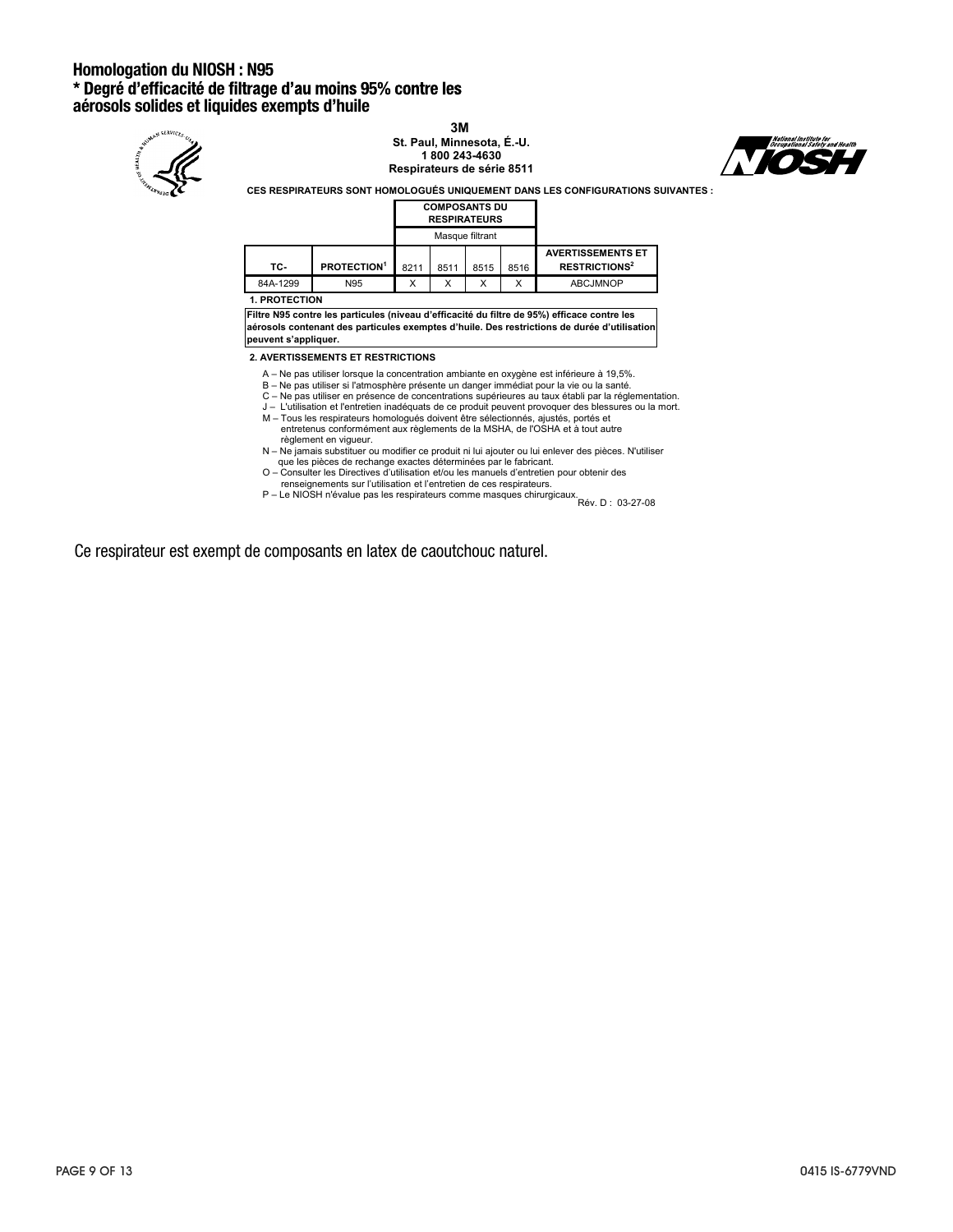# **3M** Respirador para partículas N95



8511/8211/07185\*

*Instrucciones* IMPORTANTE: Conserve estas *Instrucciones* para referencia futura.

\* 07185 sólo es un número de catálogo. Aprobado por NIOSH como Respirador para partículas 3M™ N95, 8511. Consulte la etiqueta de aprobación en el inserto.



#### ADVERTENCIA

Este respirador ayuda a proteger contra ciertas partículas. El mal uso puede ocasionar enfermedad o incluso la<br>muerte. Para su uso adecuado consulte a su supervisor, lea las *Instrucciones*, o llame a 3M en EUA al 1-800-24 In. En Canadá llame al Servicio Técnico al 1-800-267-4414. En México llame al 01-800-712-0646; o contacte a 3M en su país.

3M México S.A. de C.V. Av. Santa Fe No. 190 Col. Santa Fe, Del. Álvaro Obregón

México D.F. 01210 © 3M 2014. Todos los derechos reservados. 3M es una marca comercial de 3M Company, usada bajo licencia en Canadá.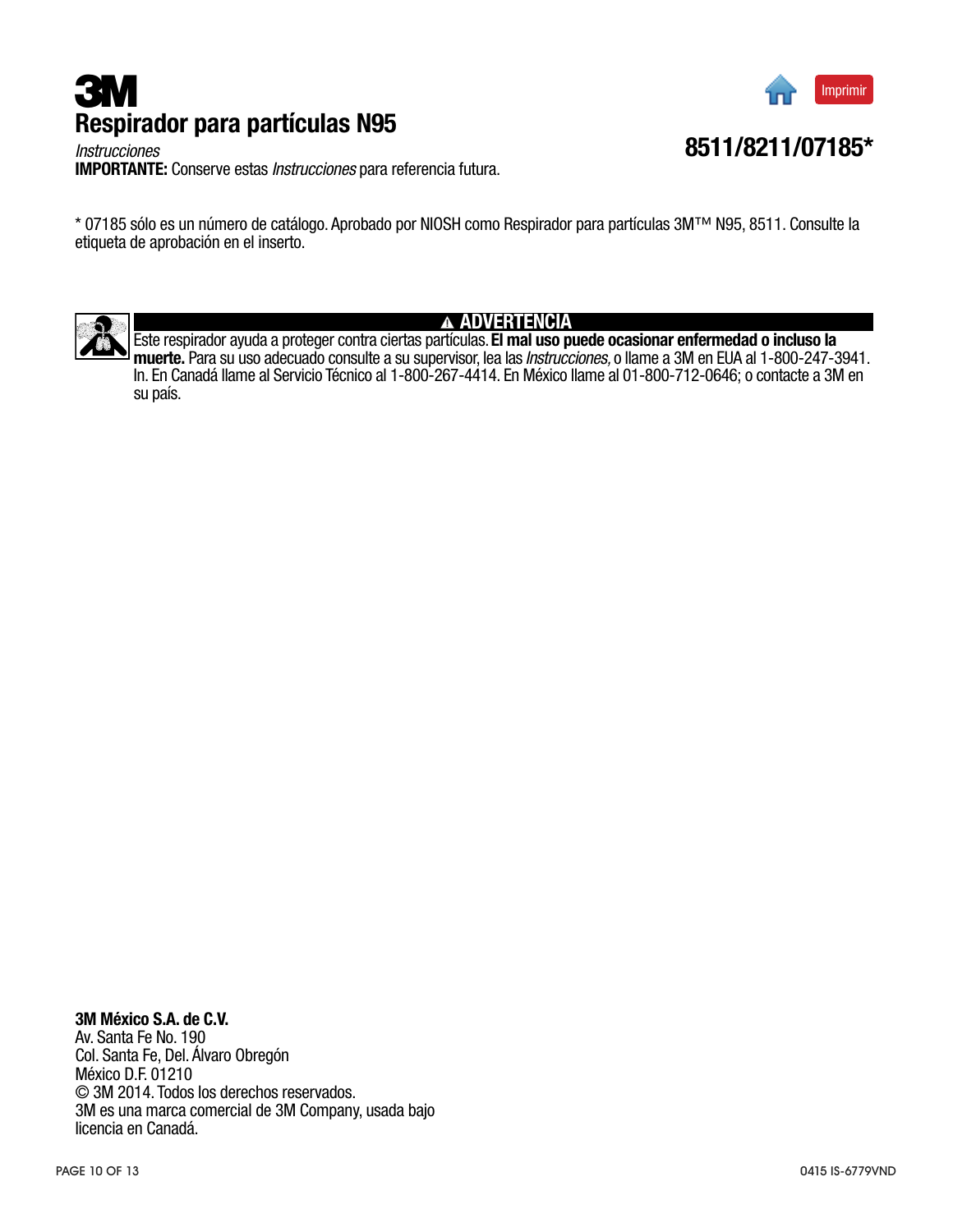# IMPORTANTE

Antes de usar el producto, el usuario debe leer y entender estas *Instrucciones.* Conserve estas instrucciones para referencia futura.

#### Usar para

Para partículas, como las presentes en trabajos de lijado, esmerilado, barrido, aserrado, embolsado o procesamiento de minerales, carbón, mineral de hierro, harina, metal, madera, polen y algunas otras sustancias. Partículas líquidas o partículas que no sean base aceite de aerosoles que tampoco emitan aerosoles o vapores de aceite. Siga las regulaciones locales correspondientes. Para mayores informes sobre las recomendaciones de uso de 3M para esta clase de respirador, favor de consultar la Guía de selección de respiradores 3M en el sitio de la División de Seguridad Personal 3Mwww.3M.com/PPESafety o llame a 3M en EUA al 1-800-243-4630. En Canadá llame al 1-800-267-4414. En México llame al 01-800-712-0646; o contacte a 3M en su país.

#### No usar para

No use para gases y vapores, aerosoles de aceite, asbestos o *sandblasteo;* concentraciones de partículas que excedan 10 veces el límite de exposición ocupacional o las regulaciones gubernamentales aplicables, lo que sea menor. En Estados Unidos<br>no use cuando las normas para sustancias específicas de la Administración de Seguridad y Salud Oc siglas en inglés), como arsénico, cadmio, plomo en la industria de la construcción o 4,4'-metilen dianilina (MDA), indiquen otro tipo de protección respiratoria. Este respirador no suministra oxígeno.

#### Partículas biológicas

Este respirador puede ayudar a reducir la inhalación de ciertas partículas biológicas suspendidas en el aire (por ejemplo, moho, *Bacillus anthracis, Mycobacterium tuberculosis,* etc.), pero no pueden eliminar el riesgo de contraer alguna infección, enfermedad o padecimiento. La OSHA y otras agencias gubernamentales no han establecido los límites de exposición segura para estos contaminantes.

#### **Instrucciones**

- 1. No seguir todas las instrucciones y limitaciones de uso de este respirador ni usar el respirador durante la exposición puede reducir la efectividad de éste y ocasionar enfermedad o incluso la muerte.
- 2. Antes del uso ocupacional de este respirador, en Estados Unidos debe implantarse un programa escrito de protección respiratoria, que cumpla con todos los requerimientos de la norma OSHA 29 CFR 1910.134, como capacitación, prueba de<br>aiuste, evaluación médica, y las normas aplicables específicas de substancias de OSHA. En Canadá se debe requerimientos de la norma de la Asociación de Normas Canadiense (CSA por sus siglas en inglés) Z94.4 o los requisitos de la jurisdicción aplicable, según corresponda. Siga las regulaciones locales correspondientes.
- 3. Las partículas que pueden ser peligrosas para su salud incluyen aquellas que son tan pequeñas que no se pueden ver.
- 4. Abandone del inmediato el área contaminada y contacte a su supervisor si siente mareo, irritación o alguna otra molestia.
- 5. Guarde el respirador lejos de las áreas contaminadas.
- 6. Revise el respirador antes de cada uso para asegurarse que está en buenas condiciones de operación. Revise que todas las partes del respirador no presenten daños, como las bandas para la cabeza, grapas, válvula de exhalación y el clip nasal. Debe desechar el respirador de inmediato si observa algún daño o si le hace falta algún componente o parte. Debe revisar<br>las piezas faciales de filtración antes de cada uso para asegurarse que no tengan hoyos en la zona de a los hoyos alrededor de las grapas o que no haya algún otro daño. Los hoyos agrandados ocasionados por rasgaduras inmediato el respirador si está dañado. Las perforaciones de grapas no afectan la aprobación del NIOSH.
- 7. Realice una revisión del sello antes de usar el equipo según se especifica en la sección de Ajuste. No use el respirador, si no puede lograr un sello adecuado.
- 8. Elimine el producto usado de acuerdo con las regulaciones correspondientes.

#### Limitaciones de uso

- 1. Este respirador no suministra oxígeno. No use en atmósferas con menos de 19.5% de oxígeno.
- 2. No use cuando las concentraciones de los contaminantes sean inmediatamente peligrosas para la vida o salud (IDLH), sean desconocidas o cuando excedan 10 veces el límite de exposición permitido (PEL), o de acuerdo con las normas de la OSHA o las regulaciones gubernamentales correspondientes, lo que sea menor.
- 3. No altere, lave, ni maltrate ni haga mal uso de este respirador.
- 4. No use con barba u otro vello facial u otra condición que evite el buen sello entre la cara y la superficie del sello del respirador.
- 5. Los respiradores pueden ayudar a proteger los pulmones contra ciertos contaminantes suspendidos en el aire; sin embargo, no evitarán la entrada de estos por medio de otras vías como la piel, lo que requerirá el uso de equipo de protección personal (EPP) adicional.
- 6. Este respirador está diseñado para uso ocupacional/profesional por adultos capacitados adecuadamente en su uso y limitaciones. Este respirador no está diseñado para su uso por niños.
- 7. Los individuos con padecimientos del sistema respiratorio, como asma o enfisema, deben consultar un médico y completar la evaluación médica antes del uso del equipo.
- 8. Almacenado de acuerdo con las condiciones de temperatura y humedad especificadas el producto se puede utilizar hasta la fecha especificada en el empaque.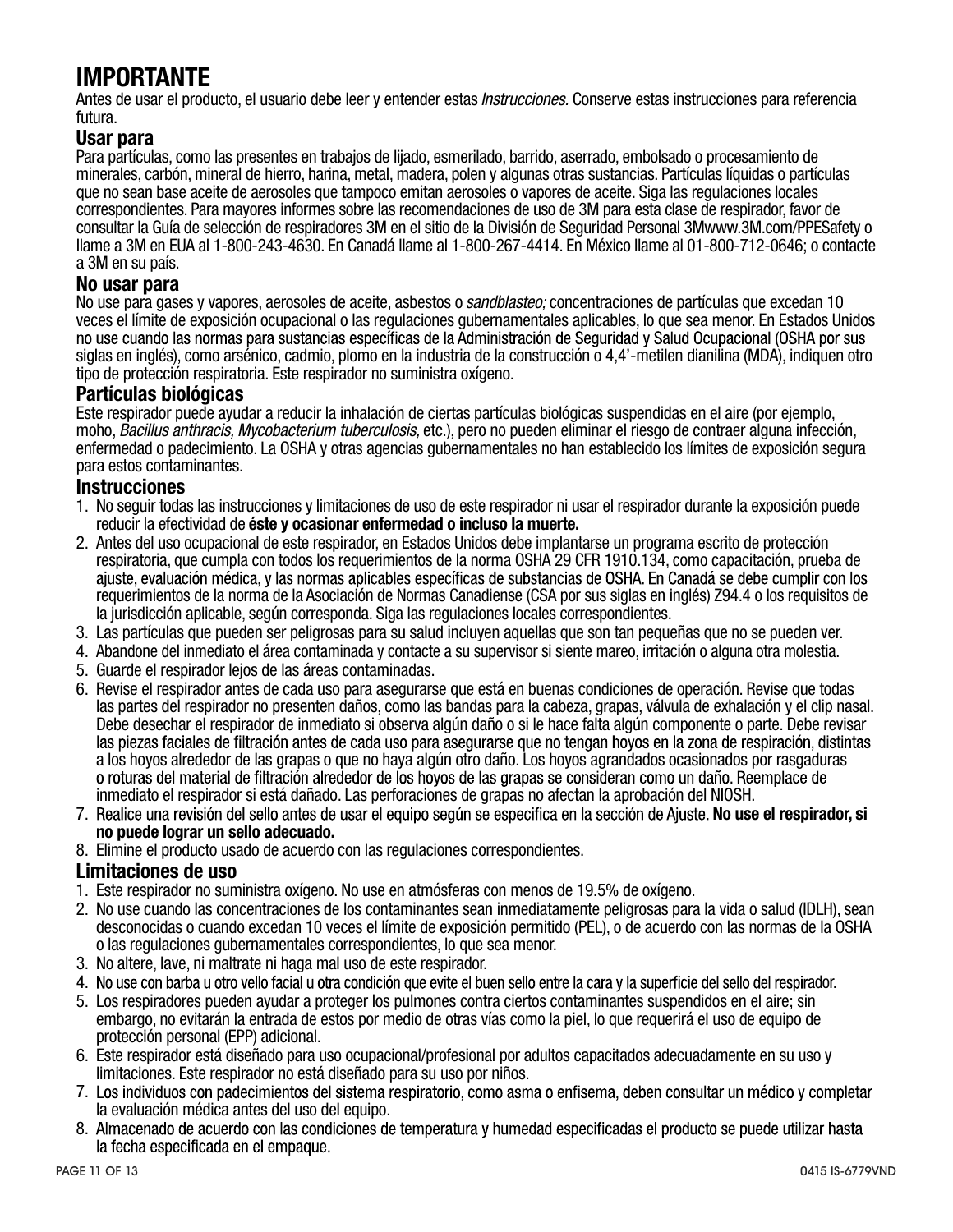#### Condiciones de almacenamiento y vida útil

Antes de su uso, almacene los respiradores en el empaque original, lejos de áreas contaminadas, polvo, luz solar, temperaturas extremas, exceso de humedad y químicos dañinos. Almacenado de acuerdo con las condiciones de temperatura verifíquelo y realice una prueba del sello como se indica en las *Instrucciones.* No use el respirador, si no puede lograr un sello adecuado.



Fin de vida de anaquel<br>Use los respiradores antes de la fecha "usar hasta", especificada en el empaque.



<80%

Rango de temperatura de almacenamiento  $-20\degree$ C (-4 $\degree$ F) a  $+30\degree$ C (+86 $\degree$ F).

Humedad relativa máxima de almacenamiento <80% HR.

Limitación de tiempo de uso<br>Abandone de inmediato el área contaminada si el respirador se daña, se ensucia o si se dificulta la respiración, y reemplácelo.

### PARA OBTENER MÁS INFORMACIÓN

#### En Estados Unidos:

Internet: www.3M.com/PPESafety



Centro de Respuesta<br>al Cliente 52.70.2042  $\frac{52 \cdot 70 \cdot 2255}{52 \cdot 70 \cdot 2152}$ Información Técnica<br>01•800•712•0646

Internet: www.3m.com.mx/saludocupacional O llame a 3M en su localidad.